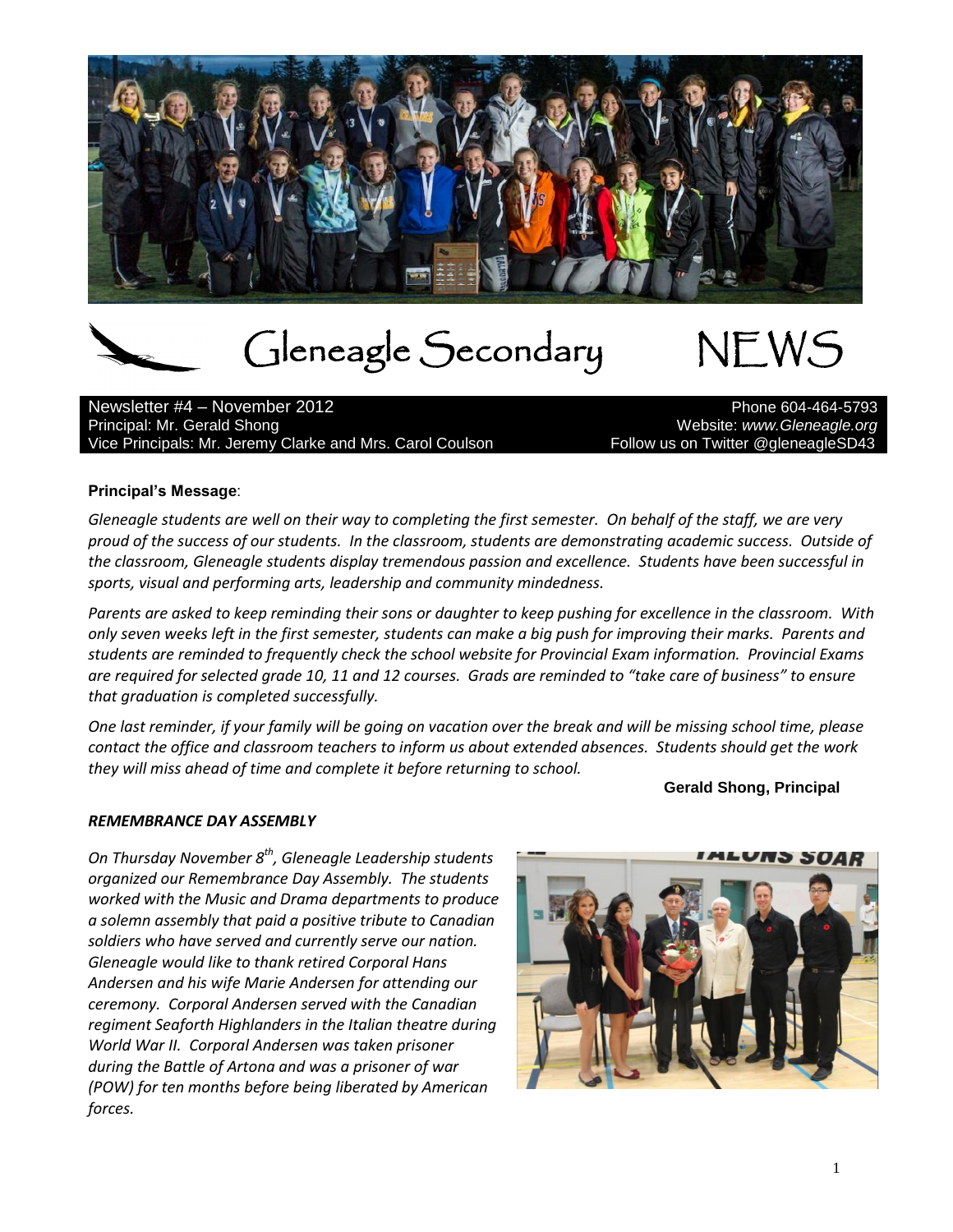#### *GLENEAGLE ON TWITTER!*

*Gleneagle is proud to announce that we are going to try and improve our communication with parents and students by announcing daily events on Twitter. You will be informed about altered bell schedules, athletic events, performances and special events through daily tweets. You can follow us on Twitter @gleneagleSD43. Click on [www.twitter.com/gleneagleSD43](http://www.twitter.com/gleneagleSD43) to follow us now.* 

#### *PAC NEWS*

#### *After Grad*

*The next After Grad Meeting is scheduled for Thursday December 6th at 7:00 pm in the Conference Room at Gleneagle. We are still needing to fill positions for the After Grad Committee. This will be a short meeting to organize the committee and regular meetings will continue to be once a month in the New Year. We are in need of volunteers for the following positions:*

*Chair or Co Chairs Volunteer Coordinator Entertainment/Activities Coordinator Decorating Coordinator Site Installation Coordinator Raffle Table & Prize Coordinator Fundraiser Coordinator (already have 2 fundraisers lined up)*

*These positions can be done alone or shared. The more people the less work for everyone! If these positions are not filled there is a chance that the After Grad will be cancelled. Remember, After Grad is put on by parents. No parents = no After Grad. It would be a shame for the graduating class of 2013 to miss out on such a fun experience If you are interested but cannot attend the meeting please email Susan at [gerstend@telus.net.](mailto:gerstend@telus.net)*

#### *Gleneagle Emergency Preparedness*

*Gleneagle Secondary like all BC schools does have in place plans to deal with emergency situations. Throughout the school year we are mandated to practice for different emergency situations. For example we have at least three earthquake drills every school year and at least one code yellow drill. (Procedures to keep students in class away from a dangerous situation such as a bear on the property)* 

*In all of our classrooms we do have a basic emergency kit for teachers to bring with them in an evacuation of the building. This kit has a small first aid kit, dust masks (30), garbage bags (30), flashlight, and toilet paper. We also as a school have four large first aid kits at different locations in the school, one large principal's emergency kit with a more extensive earthquake /rescue equipment and one bin of emergency tools to be brought out in the case of an emergency. As a school we have a designated trained general first aid attendants and nine staff members trained to operate the semi-automatic external defibrillator kits in the school.* 

*As a school we also have stored a small supply of bottled water and the food in our teaching cafeteria in case of an extended emergency. The school and PAC continue to work towards increasing the capacity of the school's emergency supplies. If you have any questions about emergency preparedness at Gleneagle, please contact Mr. Clarke vice principal at [jclarke@sd43.bc.ca](mailto:jclarke@sd43.bc.ca) or PAC Health and safety representative at [glen-pac@sd43.bc.ca](mailto:glen-pac@sd43.bc.ca) .*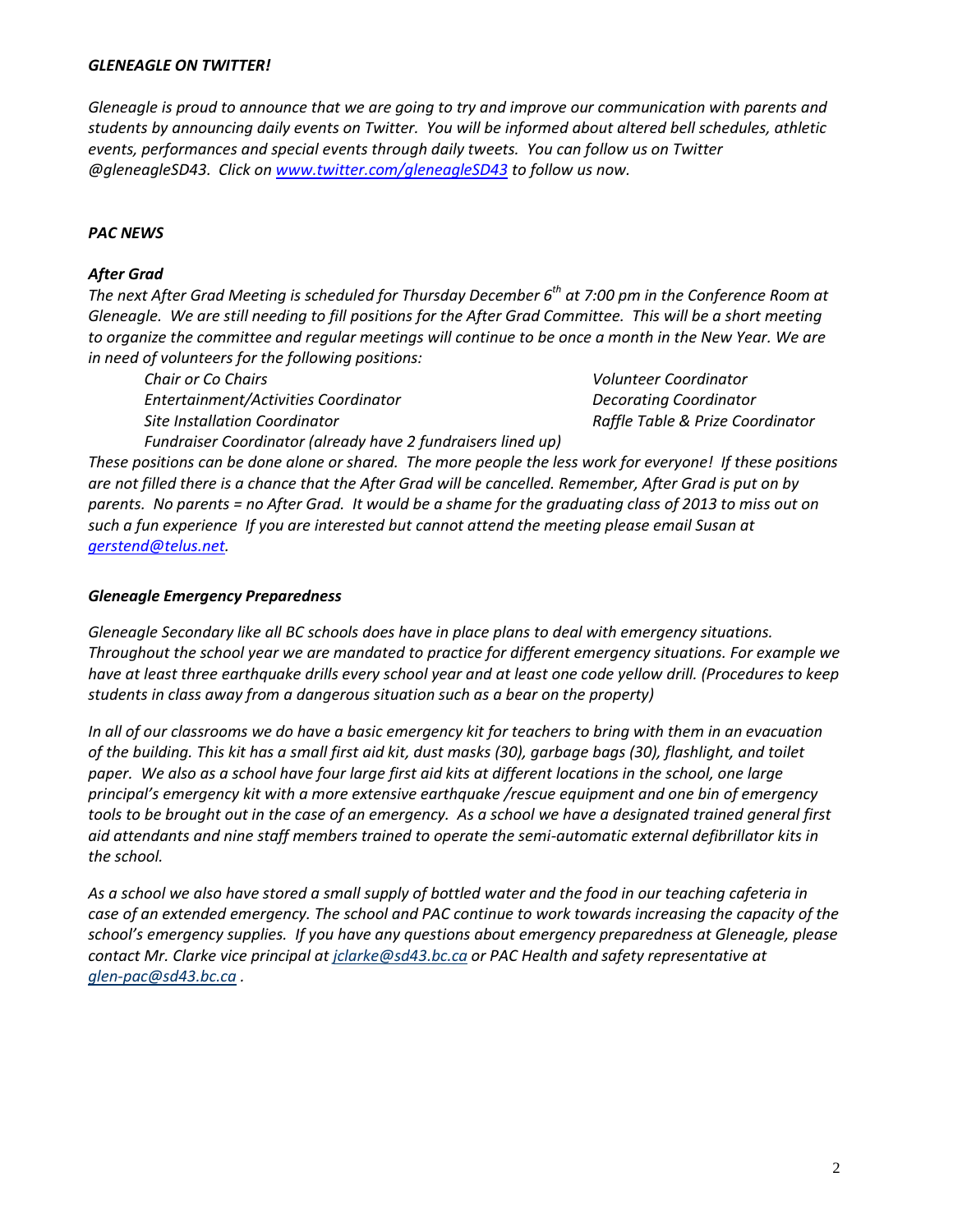#### *GRAD NEWS*

# *AFTER GRAD*

*Parents of grade 12 students are reminded that grade 12 students have to be responsible for more that just their enrolled classes. Graduation requires students to follow important deadlines and take care of any loose ends that affect their graduation. This past week, grade 12 students have had presentations in block 2 covering the following important topics for graduation:*

#### *1. Reminders by counselors about:*

- *checking their credits, graduation requirements, applying to post-secondary, and*   $\bullet$ *scholarships .*
- $\bullet$ *completing their (PSI) post-secondary institution forms so that final transcripts can be sent directly to the institutions.*

# *2. Graduation Transitions:*

- *Mandatory for graduation. Worth 4 credits*  $\bullet$
- *Assignment due date is April 12, 2013 and Exit Interview date for all grade 12s is May 13,*   $\bullet$ *2013. Go t[o www.gleneagle.org](http://www.gleneagle.org/) programs & services grad transitions*

*Grade 12 students who are not sure about specific grad deadlines and responsibilities should see their counselor for assistance.*

# *GLENEAGLE ATHLETICS*

*Gleneagle Talons have just completed the fall sports season and have finished in style. Our Girls' Field Hockey Team competed in the BC Championships and finished 3rd in the province. The girls entered the tournament seeded 7th in the province and went on a terrific run during the championship. Gleneagle hosted this year's provincial tournament and earned kudos from all the other teams and the sports commissioner for an excellent BC Championship.*

*Gleneagle swimmers also ended the fall season in style with Hayley Knowles winning a silver medal in the Girls' 50 Meters Breaststroke and David Lou placing 5th in the Boys' 50 Meters Breaststroke. In the relay events, Danaka Brown, Jonathan Zhang, Jeremy Au, Jacob Christensen and Austin Brimm all contributed to the team's 9th place finish in both the 200 Meter Mixed Medley and 200 Meter Freestyle relays.*

*Our winter sports season has begun and Gleneagle is running teams in Basketball, Wrestling, Gymnastics and Curling. On Wednesday night, our Senior Boys' Basketball team beat provincial preseason number one ranked Walnut Grove 59-56! Our Senior Girls' Basketball team will be competing this weekend at the Byrne Creek Tournament in Burnaby. Best wishes to all our teams.*

# *SPOKEN WORD FESTIVAL*

*On Friday November 23rd, several students in SD43 participated in the district Spoken Word Festival at the Terry Fox Theatre. Students presented recitations, rants, "this I believe", poetry slams and forma speeches to the audience. Congratulations to Hannah Kim for winning a gold medal for her speech called "Welcome to the Dungeon of Studying". Well done Hannah!*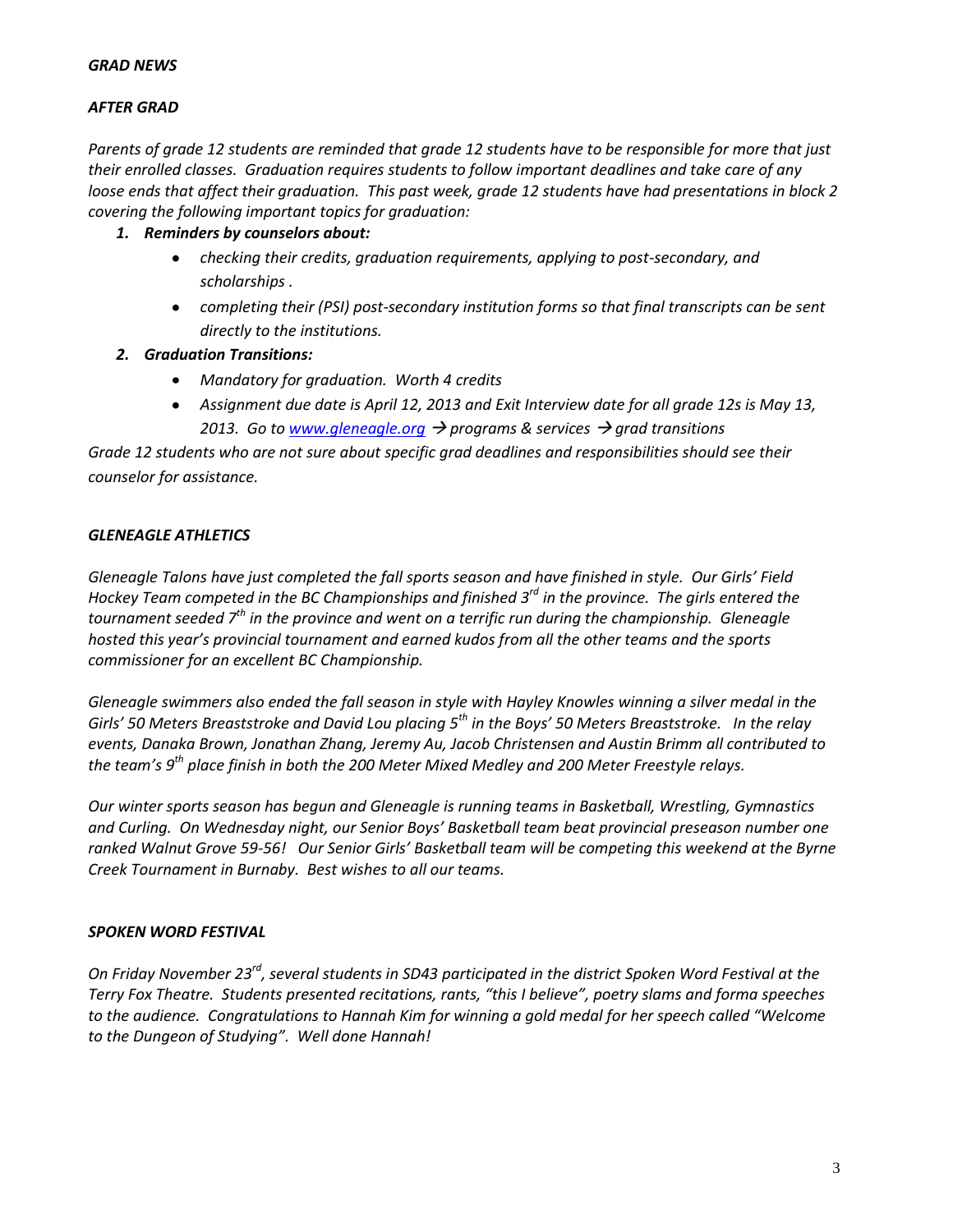# *PERFORMING ARTS*

#### *METFEST!*

*Coquitlam's annual district one act theatre festival, Met Fest, begins next week. The festival runs from Tuesday Dec 4- Thursday Dec 6 at Heritage Woods. Shows start at 7pm promptly and tickets are \$5 at the door. Gleneagle is performing at 7pm on Wednesday December 5th . This year Gleneagle is offering something new and challenging, entitled "Boxed." This student written coming of age play addresses the key question looming in the minds of the young "What does it mean to be me, to walk in my shoes, to linger in my skin?" Through poetry, narrative, and earnest* 



*and thought provoking dialogue, this cast explores the various pressures they face from friends, teachers, parents, and even themselves as they sludge through their teenage years and struggle with concepts of self and identity. This ensemble piece is comedic and dramatic, serious and lighthearted, aptly paralleling the ebb and flow of teenage life. You don't want to miss out! See you on the 5th!*

#### *HOW THE GRINCH STOLE CHRISTMAS*

*Gleneagle's Theatre Performance 11 is bringing this classic and energetic show to Gleneagle's stage. You don't want to miss out. With Nicholas Smulja playing the Grinch and Jennifer Gillis playing Cindy Lou Who, you can't help but be entertained by this heart-warming and hilarious tale. We will even have a real life dog playing 'Max.' Come and bring the whole family to see the show. It will be running Thursday Dec 20 and Friday Dec 21 at 6:30pm. Tickets will be \$4 at the door. The perfect way to get into the Holiday spirit!!*

#### *CHRISTMAS CONCERT*

*The Gleneagle Music Department will be holding their yearly Christmas Concert on Wednesday December 19th at 7pm in the MPR. Tickets cost \$5/adult and \$2/Seniors and Students. Tickets can be purchased through Gleneagle Music students or at the door.*

#### *TALONS-NIGHT OF THE NOTABLES*

*Last week, the TALONS classes presented the culmination of their Eminent Person Study with the annual Night of the Notables. A tradition reaching back to the opening of Gleneagle, and into the 1980's at Charles Best Junior High, the Night of the Notables offers the TALONS SD43 high school gifted program participants the opportunity to present their research and syntheses of learning about a notable, or eminent, person. While the grade nines serve as hosts of the evening, sending invitations and collecting RSVPs, planning food and drinks for the evening's guests and managing the arrangement and procurement of the various* 



*presentation spaces around the entire upper floor of the school, the program's grade tens spend the evening walking in the shoes – and wigs, and accents – of their chosen eminent people, fielding questions about their lives and achievements, serving their favourite dishes, and delivering a dramatic monologue in their person's*